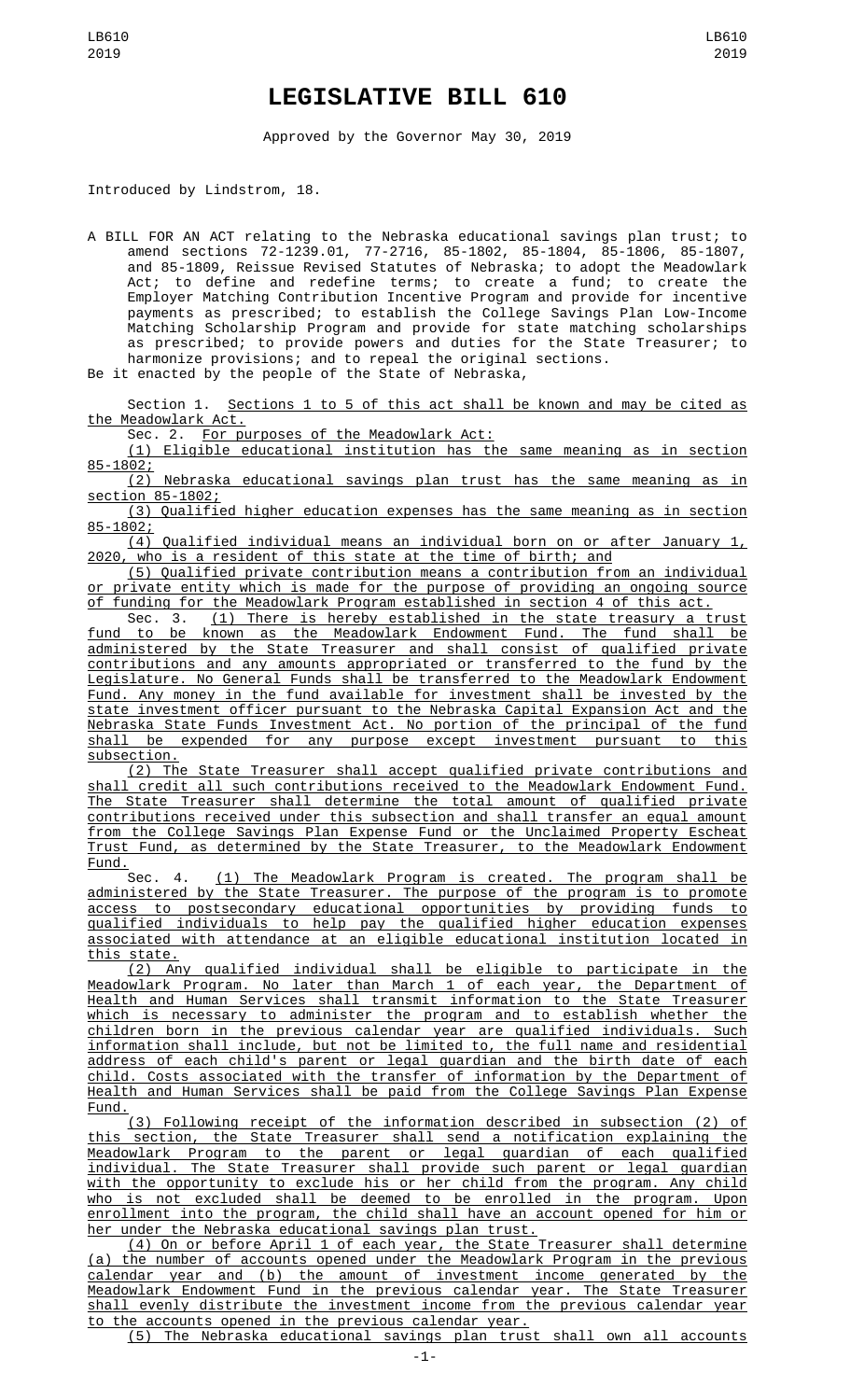opened under the Meadowlark Program. Neither the qualified individual nor his or her parent or legal guardian shall have any ownership rights or interest in, title to, or power or control over such an account.

(6) Any disbursement from an account opened under the Meadowlark Program shall be made before the qualified individual reaches thirty years of age. Once a qualified individual reaches thirty years of age, any unused funds in his or her account shall be transferred to the Meadowlark Endowment Fund.

(7) Funds disbursed from an account opened under the Meadowlark Program shall only be used to pay the qualified higher education expenses associated with attending an eligible educational institution located in this state and shall not be used to pay expenses associated with attending kindergarten through grade twelve.

(8) The State Treasurer shall take measures to ensure the security and confidentiality of the information received under subsection (2) of this section.

Sec. 5. The State Treasurer may adopt and promulgate rules and regulations to carry out the Meadowlark Act.

Sec. 6. Section 72-1239.01, Reissue Revised Statutes of Nebraska, is amended to read:

72-1239.01 (1)(a) The appointed members of the council shall have the responsibility for the investment management of the assets of the retirement systems administered by the Public Employees Retirement Board as provided in section 84-1503, the assets of the Nebraska educational savings plan trust created pursuant to sections 85-1801 to 85-1814<u> and sections 13 to 15 of this</u> <u>act</u>, the assets of the achieving a better life experience program pursuant to sections 77-1401 to 77-1409, and beginning January 1, 2017, the assets of each retirement system provided for under the Class V School Employees Retirement Act. Except as provided in subsection (4) of this section, the appointed members shall be deemed fiduciaries with respect to the investment of the assets of the retirement systems, of the Nebraska educational savings plan trust, and of the achieving a better life experience program and shall be held to the standard of conduct of a fiduciary specified in subsection (3) of this section. The nonvoting, ex officio members of the council shall not be deemed fiduciaries.

(b) As fiduciaries, the appointed members of the council and the state investment officer shall discharge their duties with respect to the assets of the retirement systems, of the Nebraska educational savings plan trust, and of the achieving a better life experience program solely in the interests of the members and beneficiaries of the retirement systems or the interests of the participants and beneficiaries of the Nebraska educational savings plan trust and the achieving a better life experience program, as the case may be, for the exclusive purposes of providing benefits to members, members' beneficiaries, participants, and participants' beneficiaries and defraying reasonable expenses incurred within the limitations and according to the powers, duties, and purposes prescribed by law.

(2)(a) The appointed members of the council shall have the responsibility for the investment management of the assets of state funds. The appointed members shall be deemed fiduciaries with respect to the investment of the assets of state funds and shall be held to the standard of conduct of a fiduciary specified in subsection (3) of this section. The nonvoting, ex officio members of the council shall not be deemed fiduciaries.

(b) As fiduciaries, the appointed members of the council and the state investment officer shall discharge their duties with respect to the assets of state funds solely in the interests of the citizens of the state within the limitations and according to the powers, duties, and purposes prescribed by law.

(3) The appointed members of the council shall act with the care, skill, prudence, and diligence under the circumstances then prevailing that a prudent person acting in like capacity and familiar with such matters would use in the conduct of an enterprise of a like character and with like aims by diversifying the investments of the assets of the retirement systems, the Nebraska educational savings plan trust, the achieving a better life experience program, and state funds so as to minimize risk of large losses, unless in light of such circumstances it is clearly prudent not to do so. No assets of the retirement systems, the Nebraska educational savings plan trust, or the achieving a better life experience program shall be invested or reinvested if the sole or primary investment objective is for economic development or social purposes or objectives.

(4) Neither the appointed members of the council nor the state investment officer shall be deemed fiduciaries with respect to investments of the assets of a retirement system provided for under the Class V School Employees Retirement Act made by or on behalf of the board of education as defined in section 79-978 or the board of trustees provided for in section 79-980. Neither the council nor any member thereof nor the state investment officer shall be liable for the action or inaction of the board of education or the board of trustees with respect to the investment of the assets of a retirement system provided for under the Class V School Employees Retirement Act, the consequences of any such action or inaction of the board of education or the board of trustees, and any claims, suits, losses, damages, fees, and costs related to such action or inaction or consequences thereof.

Sec. 7. Section 77-2716, Reissue Revised Statutes of Nebraska, is amended to read:

77-2716 (1) The following adjustments to federal adjusted gross income or,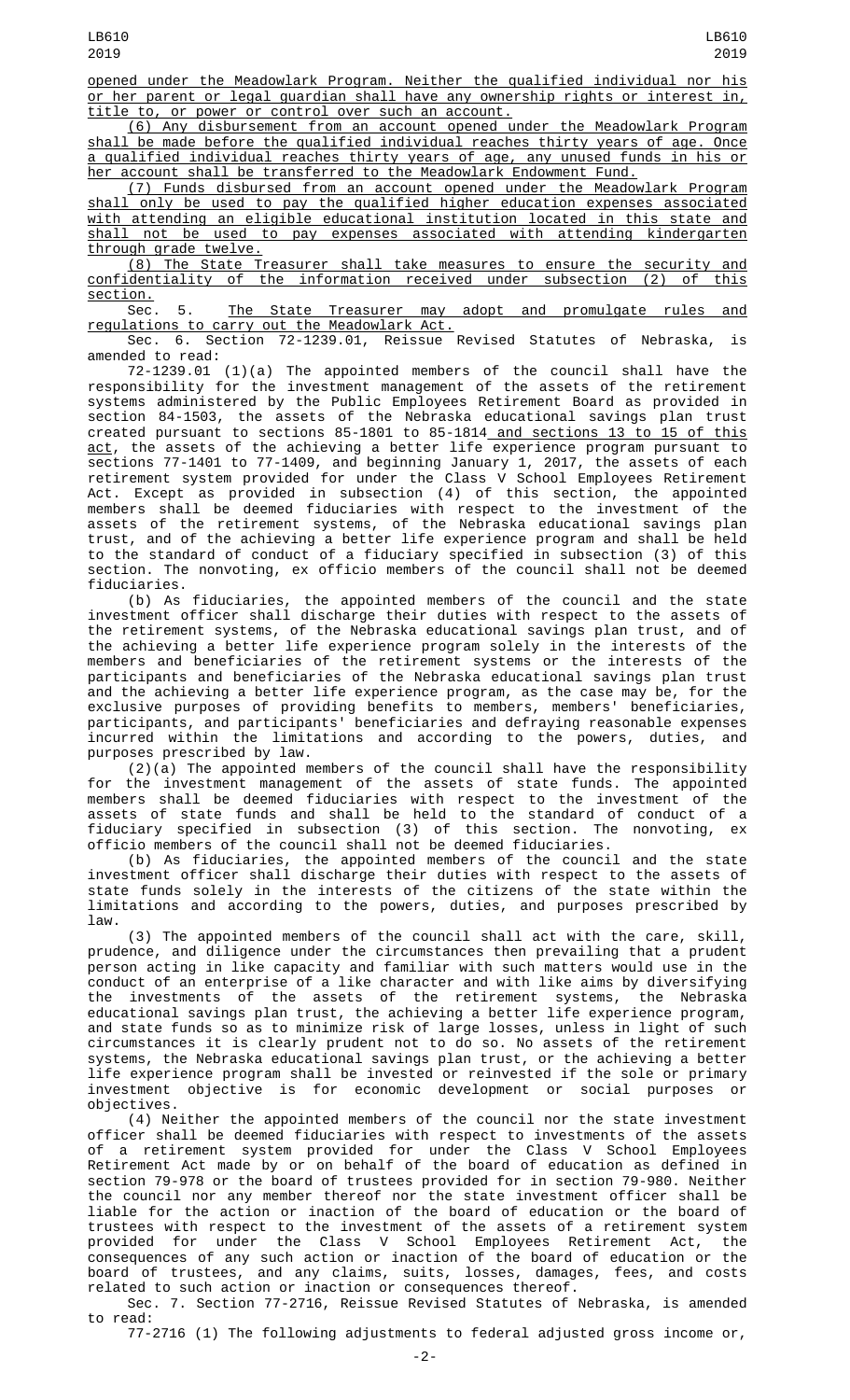for corporations and fiduciaries, federal taxable income shall be made for interest or dividends received:

(a)(i) There shall be subtracted interest or dividends received by the owner of obligations of the United States and its territories and possessions or of any authority, commission, or instrumentality of the United States to the extent includable in gross income for federal income tax purposes but exempt from state income taxes under the laws of the United States; and

(ii) There shall be subtracted interest received by the owner of obligations of the State of Nebraska or its political subdivisions or authorities which are Build America Bonds to the extent includable in gross income for federal income tax purposes;

(b) There shall be subtracted that portion of the total dividends and other income received from a regulated investment company which is attributable to obligations described in subdivision (a) of this subsection as reported to the recipient by the regulated investment company;

(c) There shall be added interest or dividends received by the owner of obligations of the District of Columbia, other states of the United States, or their political subdivisions, authorities, commissions, or instrumentalities to the extent excluded in the computation of gross income for federal income tax purposes except that such interest or dividends shall not be added if received by a corporation which is a regulated investment company;

(d) There shall be added that portion of the total dividends and other income received from a regulated investment company which is attributable to obligations described in subdivision (c) of this subsection and excluded for federal income tax purposes as reported to the recipient by the regulated investment company; and

 $(e)(i)$  Any amount subtracted under this subsection shall be reduced by any interest on indebtedness incurred to carry the obligations or securities described in this subsection or the investment in the regulated investment company and by any expenses incurred in the production of interest or dividend income described in this subsection to the extent that such expenses, including amortizable bond premiums, are deductible in determining federal taxable income.

(ii) Any amount added under this subsection shall be reduced by any expenses incurred in the production of such income to the extent disallowed in the computation of federal taxable income.

(2) There shall be allowed a net operating loss derived from or connected with Nebraska sources computed under rules and regulations adopted and promulgated by the Tax Commissioner consistent, to the extent possible under the Nebraska Revenue Act of 1967, with the laws of the United States. For a resident individual, estate, or trust, the net operating loss computed on the federal income tax return shall be adjusted by the modifications contained in this section. For a nonresident individual, estate, or trust or for a partialyear resident individual, the net operating loss computed on the federal return shall be adjusted by the modifications contained in this section and any carryovers or carrybacks shall be limited to the portion of the loss derived from or connected with Nebraska sources.

(3) There shall be subtracted from federal adjusted gross income for all taxable years beginning on or after January 1, 1987, the amount of any state income tax refund to the extent such refund was deducted under the Internal Revenue Code, was not allowed in the computation of the tax due under the Nebraska Revenue Act of 1967, and is included in federal adjusted gross income.

(4) Federal adjusted gross income, or, for a fiduciary, federal taxable income shall be modified to exclude the portion of the income or loss received from a small business corporation with an election in effect under subchapter S of the Internal Revenue Code or from a limited liability company organized pursuant to the Nebraska Uniform Limited Liability Company Act that is not derived from or connected with Nebraska sources as determined in section 77-2734.01.

(5) There shall be subtracted from federal adjusted gross income or, for corporations and fiduciaries, federal taxable income dividends received or deemed to be received from corporations which are not subject to the Internal Revenue Code.

(6) There shall be subtracted from federal taxable income a portion of the income earned by a corporation subject to the Internal Revenue Code of 1986 that is actually taxed by a foreign country or one of its political subdivisions at a rate in excess of the maximum federal tax rate for corporations. The taxpayer may make the computation for each foreign country or for groups of foreign countries. The portion of the taxes that may be deducted shall be computed in the following manner:

(a) The amount of federal taxable income from operations within a foreign taxing jurisdiction shall be reduced by the amount of taxes actually paid to the foreign jurisdiction that are not deductible solely because the foreign tax credit was elected on the federal income tax return;

(b) The amount of after-tax income shall be divided by one minus the maximum tax rate for corporations in the Internal Revenue Code; and

(c) The result of the calculation in subdivision (b) of this subsection shall be subtracted from the amount of federal taxable income used in subdivision (a) of this subsection. The result of such calculation, if greater than zero, shall be subtracted from federal taxable income.

(7) Federal adjusted gross income shall be modified to exclude any amount repaid by the taxpayer for which a reduction in federal tax is allowed under section 1341(a)(5) of the Internal Revenue Code.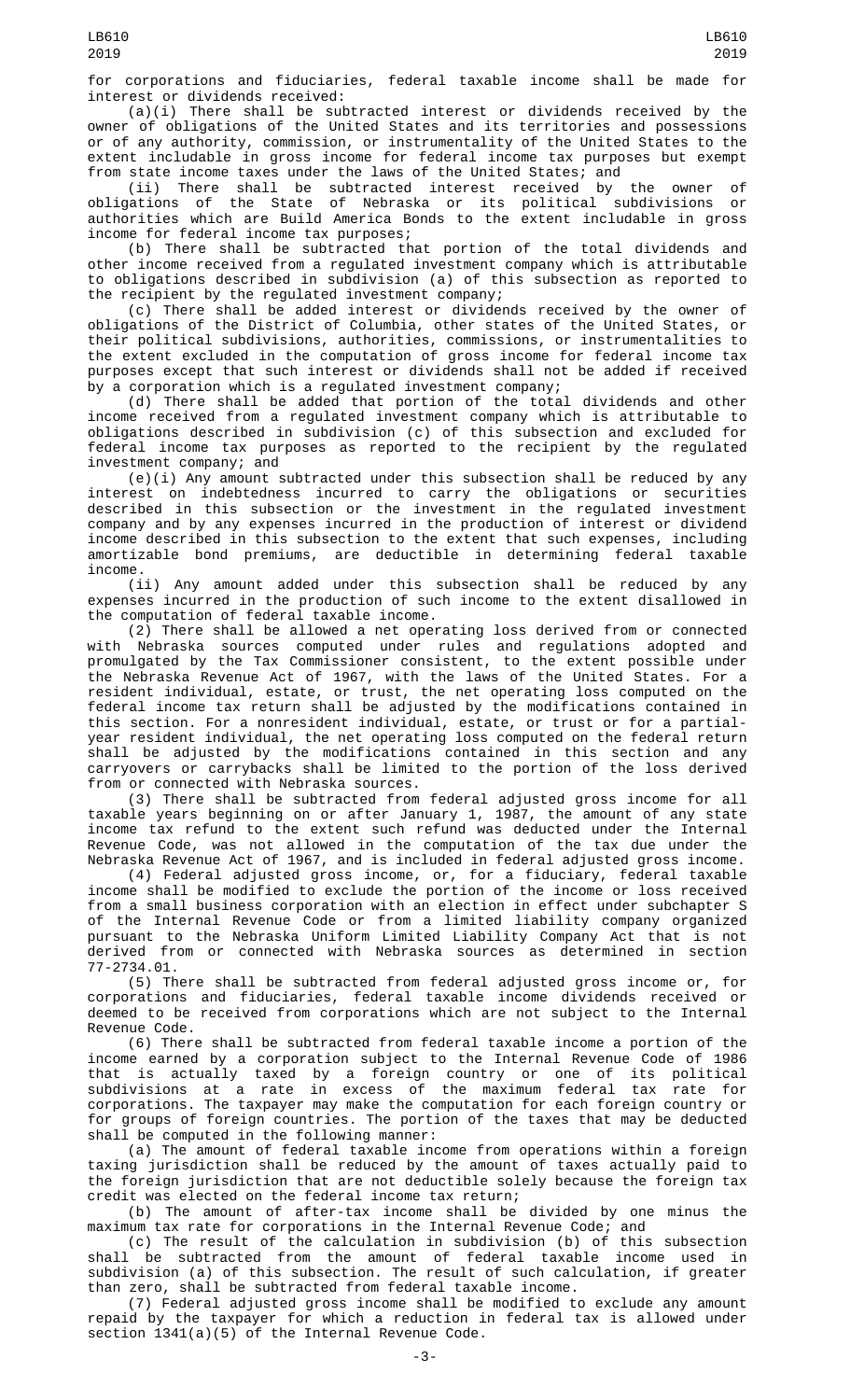(8)(a) Federal adjusted gross income or, for corporations and fiduciaries, federal taxable income shall be reduced, to the extent included, by income from earnings, and state contributions received from the educational savings plan trust created in sections 85-1801 to 85-1814 <u>and</u> sections 13 to 15 of this act and any account established under the achieving a better life experience program as provided in sections 77-1401 to 77-1409.

(b) Federal adjusted gross income or, for corporations and fiduciaries, federal taxable income shall be reduced by any contributions as a participant in the Nebraska educational savings plan trust or contributions to an account established under the achieving a better life experience program made for the benefit of a beneficiary as provided in sections 77-1401 to 77-1409, to the extent not deducted for federal income tax purposes, but not to exceed five thousand dollars per married filing separate return or ten thousand dollars for any other return. With respect to a qualified rollover within the meaning of section 529 of the Internal Revenue Code from another state's plan, any interest, earnings, and state contributions received from the other state's educational savings plan which is qualified under section 529 of the code shall qualify for the reduction provided in this subdivision. For contributions by a custodian of a custodial account including rollovers from another custodial account, the reduction shall only apply to funds added to the custodial account after January 1, 2014.

(c) Federal adjusted gross income or, for corporations and fiduciaries, federal taxable income shall be increased by:<br>(i) The amount resulting from the cancellation of a participation

 $(i)$  The amount resulting from the agreement refunded to the taxpayer as a participant in the Nebraska educational savings plan trust to the extent previously deducted under subdivision (8)(b) of this section; and

(ii) The amount of any withdrawals by the owner of an account established under the achieving a better life experience program as provided in sections 77-1401 to 77-1409 for nonqualified expenses to the extent previously deducted under subdivision (8)(b) of this section.

(9)(a) For income tax returns filed after September 10, 2001, for taxable years beginning or deemed to begin before January 1, 2006, under the Internal Revenue Code of 1986, as amended, federal adjusted gross income or, for corporations and fiduciaries, federal taxable income shall be increased by eighty-five percent of any amount of any federal bonus depreciation received under the federal Job Creation and Worker Assistance Act of 2002 or the federal Jobs and Growth Tax Act of 2003, under section 168(k) or section 1400L of the Internal Revenue Code of 1986, as amended, for assets placed in service after September 10, 2001, and before December 31, 2005.

(b) For a partnership, limited liability company, cooperative, including any cooperative exempt from income taxes under section 521 of the Internal Revenue Code of 1986, as amended, limited cooperative association, subchapter S corporation, or joint venture, the increase shall be distributed to the partners, members, shareholders, patrons, or beneficiaries in the same manner as income is distributed for use against their income tax liabilities.

(c) For a corporation with a unitary business having activity both inside and outside the state, the increase shall be apportioned to Nebraska in the same manner as income is apportioned to the state by section 77-2734.05.

(d) The amount of bonus depreciation added to federal adjusted gross income or, for corporations and fiduciaries, federal taxable income by this subsection shall be subtracted in a later taxable year. Twenty percent of the total amount of bonus depreciation added back by this subsection for tax years beginning or deemed to begin before January 1, 2003, under the Internal Revenue Code of 1986, as amended, may be subtracted in the first taxable year beginning or deemed to begin on or after January 1, 2005, under the Internal Revenue Code of 1986, as amended, and twenty percent in each of the next four following taxable years. Twenty percent of the total amount of bonus depreciation added back by this subsection for tax years beginning or deemed to begin on or after January 1, 2003, may be subtracted in the first taxable year beginning or deemed to begin on or after January 1, 2006, under the Internal Revenue Code of 1986, as amended, and twenty percent in each of the next four following taxable years.

(10) For taxable years beginning or deemed to begin on or after January 1, 2003, and before January 1, 2006, under the Internal Revenue Code of 1986, as amended, federal adjusted gross income or, for corporations and fiduciaries, federal taxable income shall be increased by the amount of any capital investment that is expensed under section 179 of the Internal Revenue Code of 1986, as amended, that is in excess of twenty-five thousand dollars that is allowed under the federal Jobs and Growth Tax Act of 2003. Twenty percent of the total amount of expensing added back by this subsection for tax years beginning or deemed to begin on or after January 1, 2003, may be subtracted in the first taxable year beginning or deemed to begin on or after January 1, 2006, under the Internal Revenue Code of 1986, as amended, and twenty percent in each of the next four following tax years.

(11)(a) For taxable years beginning or deemed to begin before January 1, 2018, under the Internal Revenue Code of 1986, as amended, federal adjusted gross income shall be reduced by contributions, up to two thousand dollars per married filing jointly return or one thousand dollars for any other return, and any investment earnings made as a participant in the Nebraska long-term care savings plan under the Long-Term Care Savings Plan Act, to the extent not deducted for federal income tax purposes.

(b) For taxable years beginning or deemed to begin before January 1, 2018, -4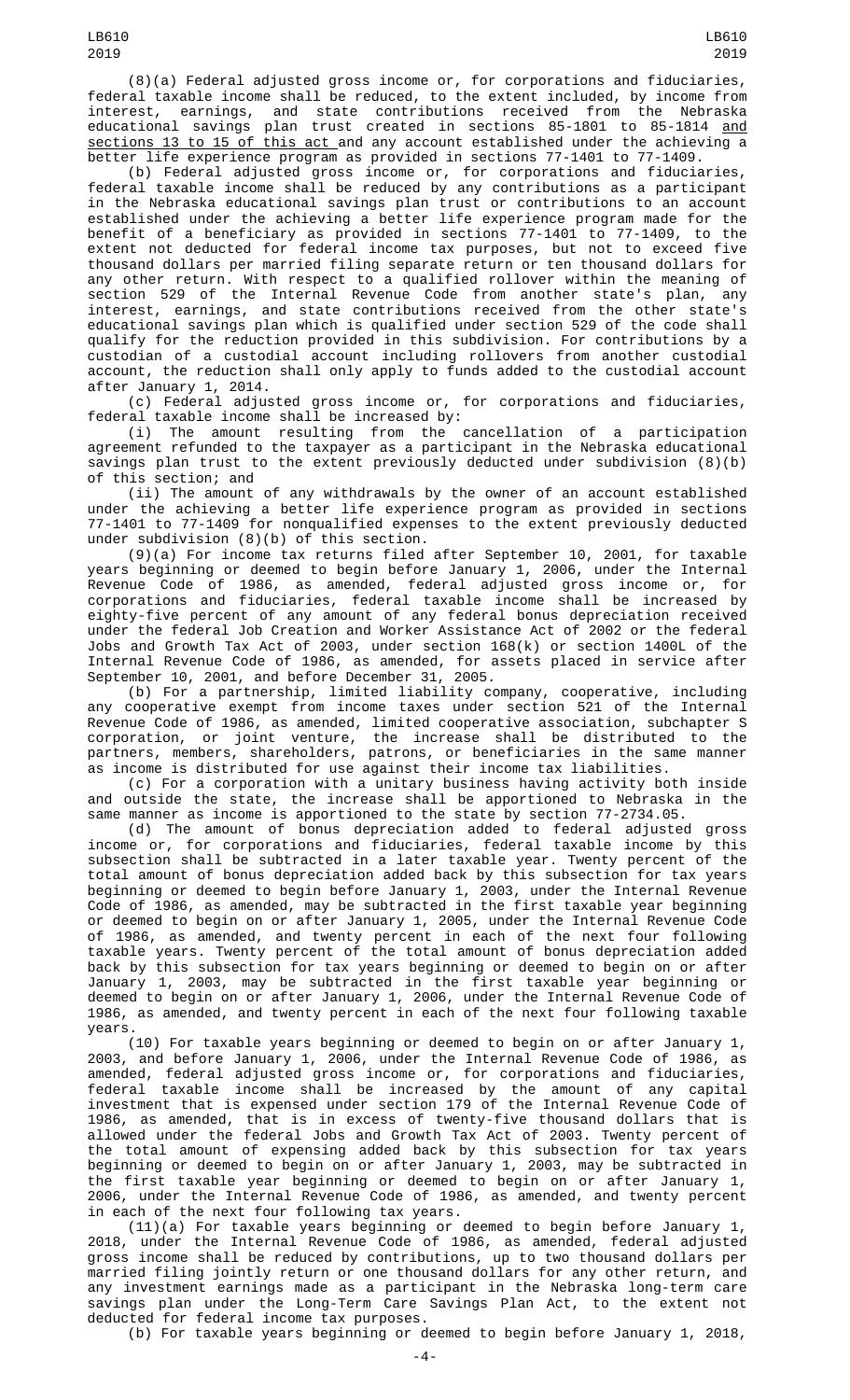under the Internal Revenue Code of 1986, as amended, federal adjusted gross income shall be increased by the withdrawals made as a participant in the Nebraska long-term care savings plan under the act by a person who is not a qualified individual or for any reason other than transfer of funds to a spouse, long-term care expenses, long-term care insurance premiums, or death of the participant, including withdrawals made by reason of cancellation of the participation agreement, to the extent previously deducted as a contribution or

as investment earnings.<br>(12) There shall be added to federal adjusted gross income for individuals, estates, and trusts any amount taken as a credit for franchise tax paid by a financial institution under sections 77-3801 to 77-3807 as allowed by subsection (5) of section 77-2715.07.

(13)(a) For taxable years beginning or deemed to begin on or after January 1, 2015, under the Internal Revenue Code of 1986, as amended, federal adjusted gross income shall be reduced by the amount received as benefits under the federal Social Security Act which are included in the federal adjusted gross income if:

(i) For taxpayers filing a married filing joint return, federal adjusted gross income is fifty-eight thousand dollars or less; or

(ii) For taxpayers filing any other return, federal adjusted gross income is forty-three thousand dollars or less.

(b) For taxable years beginning or deemed to begin on or after January 1, 2020, under the Internal Revenue Code of 1986, as amended, the Tax Commissioner shall adjust the dollar amounts provided in subdivisions (13)(a)(i) and (ii) of this section by the same percentage used to adjust individual income tax brackets under subsection (3) of section 77-2715.03.

(14) For taxable years beginning or deemed to begin on or after January 1, 2015, under the Internal Revenue Code of 1986, as amended, an individual may make a one-time election within two calendar years after the date of his or her retirement from the military to exclude income received as a military retirement benefit by the individual to the extent included in federal adjusted gross income and as provided in this subsection. The individual may elect to exclude forty percent of his or her military retirement benefit income for seven consecutive taxable years beginning with the year in which the election is made or may elect to exclude fifteen percent of his or her military retirement benefit income for all taxable years beginning with the year in which he or she turns sixty-seven years of age. For purposes of this subsection, military retirement benefit means retirement benefits that are periodic payments attributable to service in the uniformed services of the United States for personal services performed by an individual prior to his or her retirement.

Sec. 8. Section 85-1802, Reissue Revised Statutes of Nebraska, is amended to read:

85-1802 For purposes of sections 85-1801 to 85-1814 and sections 13 to 15 of this act:

(1) Administrative fund means the College Savings Plan Administrative Fund created in section 85-1807;

(2) Beneficiary means the individual designated by a participation agreement to benefit from advance payments of qualified higher education expenses on behalf of the beneficiary;

(3) Benefits means the payment of qualified higher education expenses on behalf of a beneficiary by the Nebraska educational savings plan trust during the beneficiary's attendance at an eligible educational institution;

(4) Eligible educational institution means an institution described in 20 U.S.C. 1088 which is eligible to participate in a program under Title IV of the federal Higher Education Act of 1965;

(5) Expense fund means the College Savings Plan Expense Fund created in section 85-1807;

(6) Nebraska educational savings plan trust means the trust created in section 85-1804;

(7) Nonqualified withdrawal refers to (a) a distribution from an account to the extent it is not used to pay the qualified higher education expenses of the beneficiary,  $\operatorname{\sf er\,}$  (b) a qualified rollover permitted by section 529 of the Internal Revenue Code where the funds are transferred to a qualified tuition program sponsored by another state or entity<u>, or (c) a distribution from an</u> account to pay the costs of attending kindergarten through grade twelve;

(8) Participant or account owner means an individual, an individual's legal representative, or any other legal entity authorized to establish a savings account under section 529 of the Internal Revenue Code who has entered into a participation agreement for the advance payment of qualified higher education expenses on behalf of a beneficiary. For purposes of section 77-2716, as to contributions by a custodian to a custodial account established pursuant to the Nebraska Uniform Transfers to Minors Act or similar law in another state, which account has been established under a participation agreement, participant includes the parent or guardian of a minor, which parent or guardian is also the custodian of the account;

(9) Participation agreement means an agreement between a participant and the Nebraska educational savings plan trust entered into under sections 85-1801 to 85-1814 and sections 13 to 15 of this act;

(10) Program fund means the College Savings Plan Program Fund created in section 85-1807;

(11) Qualified higher education expenses means the certified costs of tuition and fees, books, supplies, and equipment required for enrollment or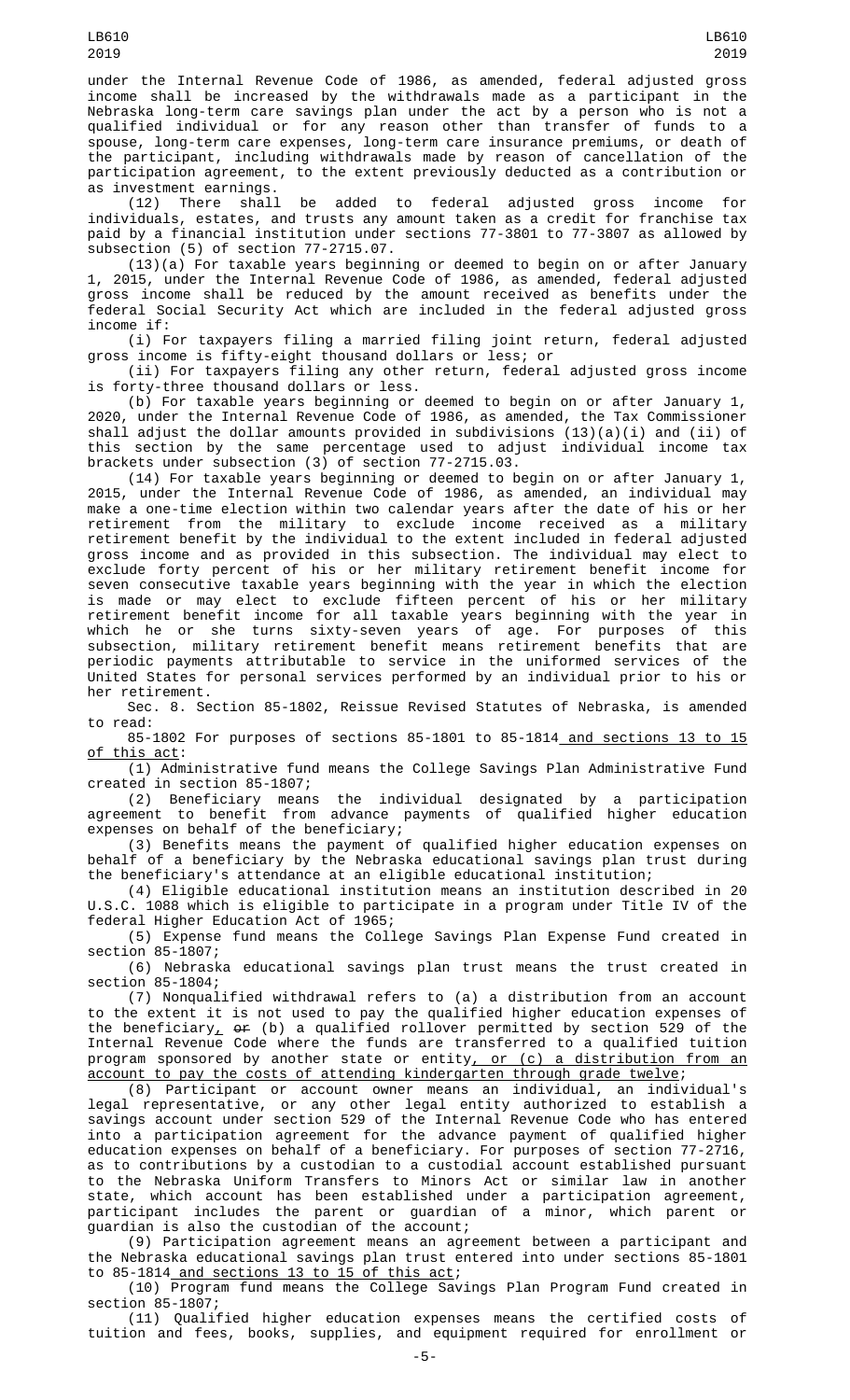attendance at an eligible educational institution. Reasonable room and board expenses, based on the minimum amount applicable for the eligible educational institution during the period of enrollment, shall be included as qualified higher education expenses for those students enrolled on at least a half-time basis. In the case of a special needs beneficiary, expenses for special needs services incurred in connection with enrollment or attendance at an eligible educational institution shall be included as qualified higher education expenses. Expenses paid or incurred in 2009 or 2010 for the purchase of computer technology or equipment or Internet access and related services, subject to the limitations set forth in section 529 of the Internal Revenue Code, shall be included as qualified higher education expenses. Qualified higher education expenses does not include any amounts in excess of those allowed by section 529 of the Internal Revenue Code;

(12) Section 529 of the Internal Revenue Code means such section of the code and the regulations interpreting such section; and

(13) Tuition and fees means the quarter or semester charges imposed to attend an eligible educational institution.

Sec. 9. Section 85-1804, Reissue Revised Statutes of Nebraska, is amended to read:

85-1804 The Nebraska educational savings plan trust is created. The State Treasurer is the trustee of the trust and as such is responsible for the administration, operation, and maintenance of the program and has all powers necessary to carry out and effectuate the purposes, objectives, and provisions of sections 85-1801 to 85-1814 <u>and sections 13 to 15 of this act </u>pertaining to the administration, operation, and maintenance of the trust and program, except that the state investment officer shall have fiduciary responsibility to make all decisions regarding the investment of the money in the administrative fund, expense fund, and program fund, including the selection of all investment options and the approval of all fees and other costs charged to trust assets except costs for administration, operation, and maintenance of the trust as appropriated by the Legislature, pursuant to the directions, guidelines, and policies established by the Nebraska Investment Council. The State Treasurer may adopt and promulgate rules and regulations to provide for the efficient administration, operation, and maintenance of the trust and program. The State Treasurer shall not adopt and promulgate rules and regulations that in any way interfere with the fiduciary responsibility of the state investment officer to make all decisions regarding the investment of money in the administrative fund, expense fund, and program fund. The State Treasurer or his or her designee shall have the power to:

(1) Enter into agreements with any eligible educational institution, the state, any federal or other state agency, or any other entity to implement sections 85-1801 to 85-1814<u> and sections 13 to 15 of this act</u>, except agreements which pertain to the investment of money in the administrative fund, expense fund, or program fund;

(2) Carry out the duties and obligations of the trust;

(3) Carry out studies and projections to advise participants regarding present and estimated future qualified higher education expenses and levels of financial participation in the trust required in order to enable participants to achieve their educational funding objectives;

(4) Participate in any federal, state, or local governmental program for the benefit of the trust;

(5) Procure insurance against any loss in connection with the property,<br>assets, or activities of the trust as provided in section 81-8,239.01; or activities of the trust as provided in section 81-8,239.01;

(6) Enter into participation agreements with participants;

(7) Make payments to eligible educational institutions pursuant to participation agreements on behalf of beneficiaries;

(8) Make distributions to participants upon the termination of participation agreements pursuant to the provisions, limitations, and restrictions set forth in sections 85-1801 to 85-1814 and sections 13 to 15 of this act;

 $\overline{(9)}$  Contract for goods and services and engage personnel as necessary, including consultants, actuaries, managers, legal counsels, and auditors for the purpose of rendering professional, managerial, and technical assistance and advice regarding trust administration and operation, except contracts which pertain to the investment of the administrative, expense, or program funds; and

(10) Establish, impose, and collect administrative fees and charges in connection with transactions of the trust, and provide for reasonable service charges, including penalties for cancellations and late payments with respect to participation agreements.

The Nebraska Investment Council may adopt and promulgate rules and regulations to provide for the prudent investment of the assets of the trust. The council or its designee also has the authority to select and enter into agreements with individuals and entities to provide investment advice and management of the assets held by the trust, establish investment guidelines, objectives, and performance standards with respect to the assets held by the trust, and approve any fees, commissions, and expenses, which directly or indirectly affect the return on assets.

Sec. 10. Section 85-1806, Reissue Revised Statutes of Nebraska, is amended to read:

85-1806 The Nebraska educational savings plan trust may enter into participation agreements with participants on behalf of beneficiaries pursuant to the following terms and conditions:

(1) A participation agreement shall authorize a participant to make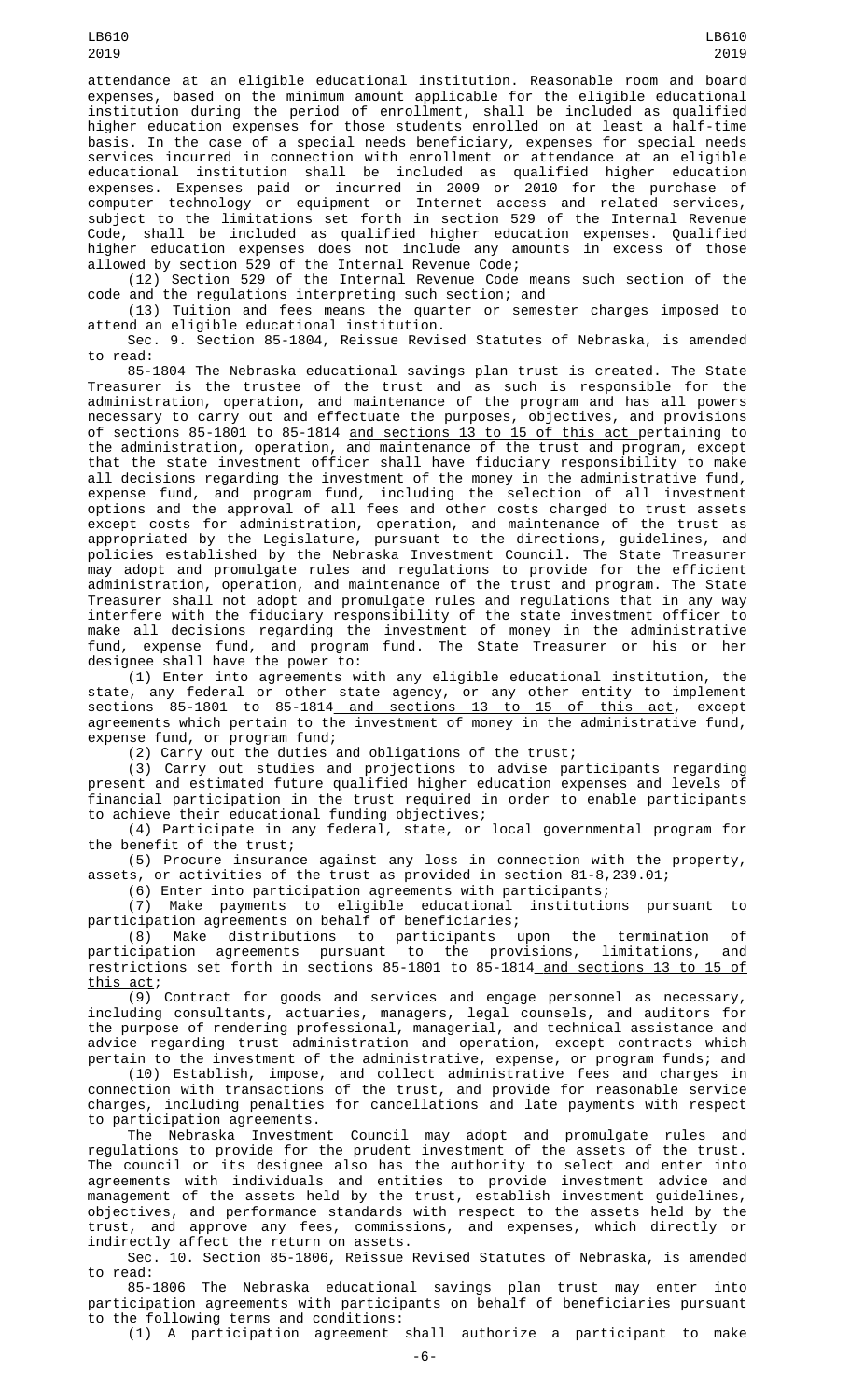contributions to an account which is established for the purpose of meeting the qualified higher education expenses of a beneficiary as allowed by section 529 of the Internal Revenue Code. A participant shall not be required to make an annual contribution on behalf of a beneficiary, shall not be subject to minimum contribution requirements, and shall not be required to maintain a minimum account balance. The maximum contribution shall not exceed the amount allowed under section 529 of the Internal Revenue Code. The State Treasurer may set a maximum cumulative contribution, as necessary, to maintain compliance with section 529 of the Internal Revenue Code. Participation agreements may be amended to provide for adjusted levels of contributions based upon changed circumstances or changes in educational plans or to ensure compliance with section 529 of the Internal Revenue Code or any other applicable laws and regulations;

(2) Beneficiaries designated in participation agreements shall meet the requirements established by the trustee and section 529 of the Internal Revenue Code;

(3) Payment of benefits provided under participation agreements shall be made in a manner consistent with section 529 of the Internal Revenue Code;

(4) The execution of a participation agreement by the trust shall not guarantee in any way that qualified higher education expenses will be equal to projections and estimates provided by the trust or that the beneficiary named in any participation agreement will (a) be admitted to an eligible educational institution, (b) if admitted, be determined a resident for tuition purposes by the eligible educational institution, (c) be allowed to continue attendance at the eligible educational institution following admission, or (d) graduate from the eligible educational institution;

(5) A beneficiary under a participation agreement may be changed as permitted under the rules and regulations adopted under sections 85-1801 to 85-1814 <u>and sections 13 to 15 of this act </u>and consistent with section 529 of the Internal Revenue Code upon written request of the participant as long as the substitute beneficiary is eligible for participation. Participation agreements may otherwise be freely amended throughout their term in order to enable participants to increase or decrease the level of participation, change the designation of beneficiaries, and carry out similar matters as authorized by rule and regulation; and

(6) Each participation agreement shall provide that the participation agreement may be canceled upon the terms and conditions and upon payment of applicable fees and costs set forth and contained in the rules and regulations.

Sec. 11. Section 85-1807, Reissue Revised Statutes of Nebraska, is amended to read:

85-1807 (1) The State Treasurer shall deposit money received by the Nebraska educational savings plan trust into three funds: The College Savings Plan Program Fund, the College Savings Plan Expense Fund, and the College Savings Plan Administrative Fund. The State Treasurer shall deposit money received by the trust into the appropriate fund. The State Treasurer and Accounting Administrator of the Department of Administrative Services shall determine the state fund types necessary to comply with section 529 of the Internal Revenue Code and state policy. The money in the funds shall be invested by the state investment officer pursuant to policies established by the Nebraska Investment Council. The program fund, the expense fund, and the administrative fund shall be separately administered. The Nebraska educational savings plan trust shall be operated with no General Fund appropriations.

(2) The College Savings Plan Program Fund is created. All money paid by participants in connection with participation agreements and all investment income earned on such money shall be deposited as received into separate accounts within the program fund. Contributions to the trust made by participants may only be made in the form of cash. All funds generated in connection with participation agreements shall be deposited into the appropriate accounts within the program fund. A participant or beneficiary shall not provide investment direction regarding program contributions or earnings held by the trust. Money accrued by participants in the program fund may be used for payments to any eligible educational institution. Any money in the program fund available for investment shall be invested by the state investment officer pursuant to the Nebraska Capital Expansion Act and the Nebraska State Funds Investment Act.

(3) The College Savings Plan Administrative Fund is created. Money from the trust transferred from the expense fund to the administrative fund in an amount authorized by an appropriation from the Legislature shall be utilized to pay for the costs of administering, operating, and maintaining the trust, to the extent permitted by section 529 of the Internal Revenue Code. The administrative fund shall not be credited with any money other than money transferred from the expense fund in an amount authorized by an appropriation by the Legislature or any interest income earned on the balances held in the administrative fund. Any money in the administrative fund available for investment shall be invested by the state investment officer pursuant to the Nebraska Capital Expansion Act and the Nebraska State Funds Investment Act.

(4)(a) (4) The College Savings Plan Expense Fund is created. The expense fund shall be used to pay costs associated with the Nebraska educational savings plan trust and shall be funded with fees assessed to the program fund. The State Treasurer shall use the expense fund:

(i) To pay costs associated with the Nebraska educational savings plan trust;

(ii) For the purposes described in the Meadowlark Act; and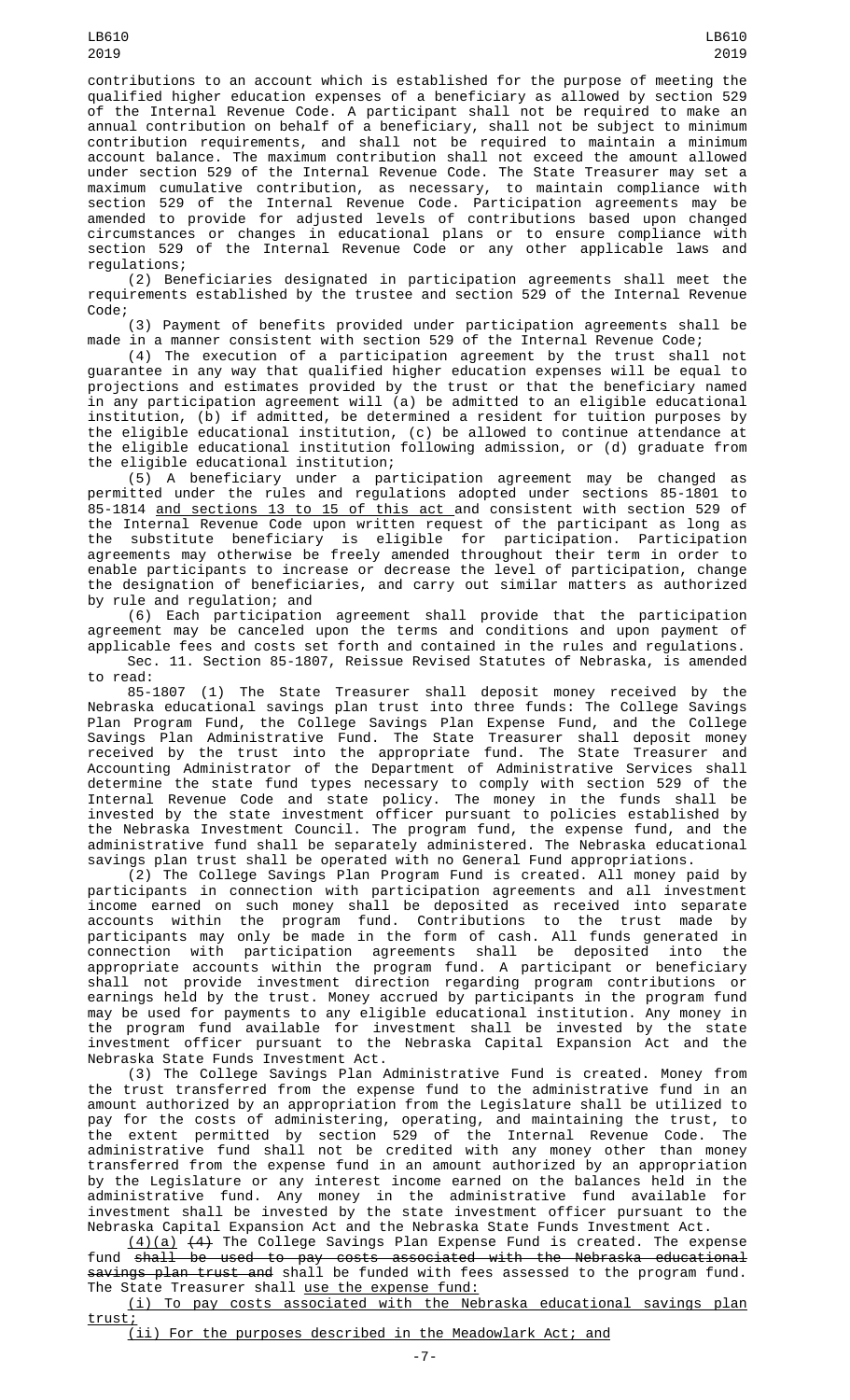(iii) To transfer from the expense fund to the State Investment Officer's Cash Fund an amount equal to the pro rata share of the budget appropriated to the Nebraska Investment Council as permitted in section 72-1249.02, to cover reasonable expenses incurred for investment management of the Nebraska educational savings plan trust. Annually and prior to such transfer to the State Investment Officer's Cash Fund, the State Treasurer shall report to the budget division of the Department of Administrative Services and to the Legislative Fiscal Analyst the amounts transferred during the previous fiscal year. The report submitted to the Legislative Fiscal Analyst shall be submitted electronically.

<u>(b)</u> Transfers may be made from the expense fund to the General Fund at the direction of the Legislature. Any money in the expense fund available for investment shall be invested by the state investment officer pursuant to the Nebraska Capital Expansion Act and the Nebraska State Funds Investment Act.

Sec. 12. Section 85-1809, Reissue Revised Statutes of Nebraska, is amended to read:

85-1809 (1) A participant retains ownership of all contributions made under a participation agreement up to the date of utilization for payment of qualified higher education expenses for the beneficiary. Notwithstanding any other provision of law, any amount credited to any account is not susceptible to any levy, execution, judgment, or other operation of law, garnishment, or other judicial enforcement, and the amount is not an asset or property of either the participant or the beneficiary for the purposes of any state insolvency or inheritance tax laws. All income derived from the investment of the contributions made by the participant shall be considered to be held in trust for the benefit of the beneficiary.

(2) If the program created by sections 85-1801 to 85-1814 and sections 13 to 15 of this act is terminated prior to payment of qualified higher education expenses for the beneficiary, the participant is entitled to receive the fair market value of the account established in the program.

(3) If the beneficiary graduates from an eligible educational institution and a balance remains in the participant's account, any remaining funds may be transferred as allowed by rule or regulation, subject to the provisions of section 529 of the Internal Revenue Code, as well as any other applicable state or federal laws or regulations.

(4) The eligible educational institution shall obtain ownership of the payments made for the qualified higher education expenses paid to the institution at the time each payment is made to the institution.

(5) Any amounts which may be paid to any person or persons pursuant to the Nebraska educational savings plan trust but which are not listed in this section are owned by the trust.

(6) A participant may transfer ownership rights to another eligible participant, including a gift of the ownership rights to a minor beneficiary. The transfer shall be made and the property distributed in accordance with the rules and regulations or with the terms of the participation agreement.

(7) A participant shall not be entitled to utilize any interest in the Nebraska educational savings plan trust as security for a loan.

(8) The Nebraska educational savings plan trust may accept transfers of cash investments from a custodian under the Nebraska Uniform Transfers to Minors Act or any other similar laws under the terms and conditions established by the trustee.

(9) A participant may designate a successor account owner to succeed to all of the participant's rights, title, and interest in an account, including the right to change the account beneficiary, upon the death or legal incapacity of the participant. If a participant dies or becomes legally incapacitated and has failed to name a successor account owner, the account beneficiary shall become the account owner.

(10) Upon the death of a beneficiary, the participant may change the beneficiary on the account, transfer assets to another beneficiary who is a member of the family of the former beneficiary, or request a nonqualified withdrawal.

Sec. 13. <u>(1) The College Savings Incentive Cash Fund is created. The fund</u> shall be administered by the State Treasurer and shall be used to provide incentive payments under the Employer Matching Contribution Incentive Program established in section 14 of this act and to provide matching scholarships under the College Savings Plan Low-Income Matching Scholarship Program established in section 15 of this act. The State Treasurer shall accept contributions from any private individual or private entity and shall credit all such contributions received to the College Savings Incentive Cash Fund for the purpose of providing an ongoing source of funding for the College Savings Plan Low-Income Matching Scholarship Program. The matching contributions for which incentive payments are made under the Employer Matching Contribution Incentive Program and the matching scholarships provided under the College Savings Plan Low-Income Matching Scholarship Program shall not be used to pay expenses associated with attending kindergarten through grade twelve.

(2) The College Savings Incentive Cash Fund shall not be considered an asset of the Nebraska educational savings plan trust.

(3) Any money in the fund available for investment shall be invested by the state investment officer pursuant to the Nebraska Capital Expansion Act and the Nebraska State Funds Investment Act.

Sec. 14. <u>(1) The Employer Matching Contribution Incentive Program is</u> created. The program shall begin on January 1, 2022, and shall be implemented and administered by the State Treasurer. The purpose of the program is to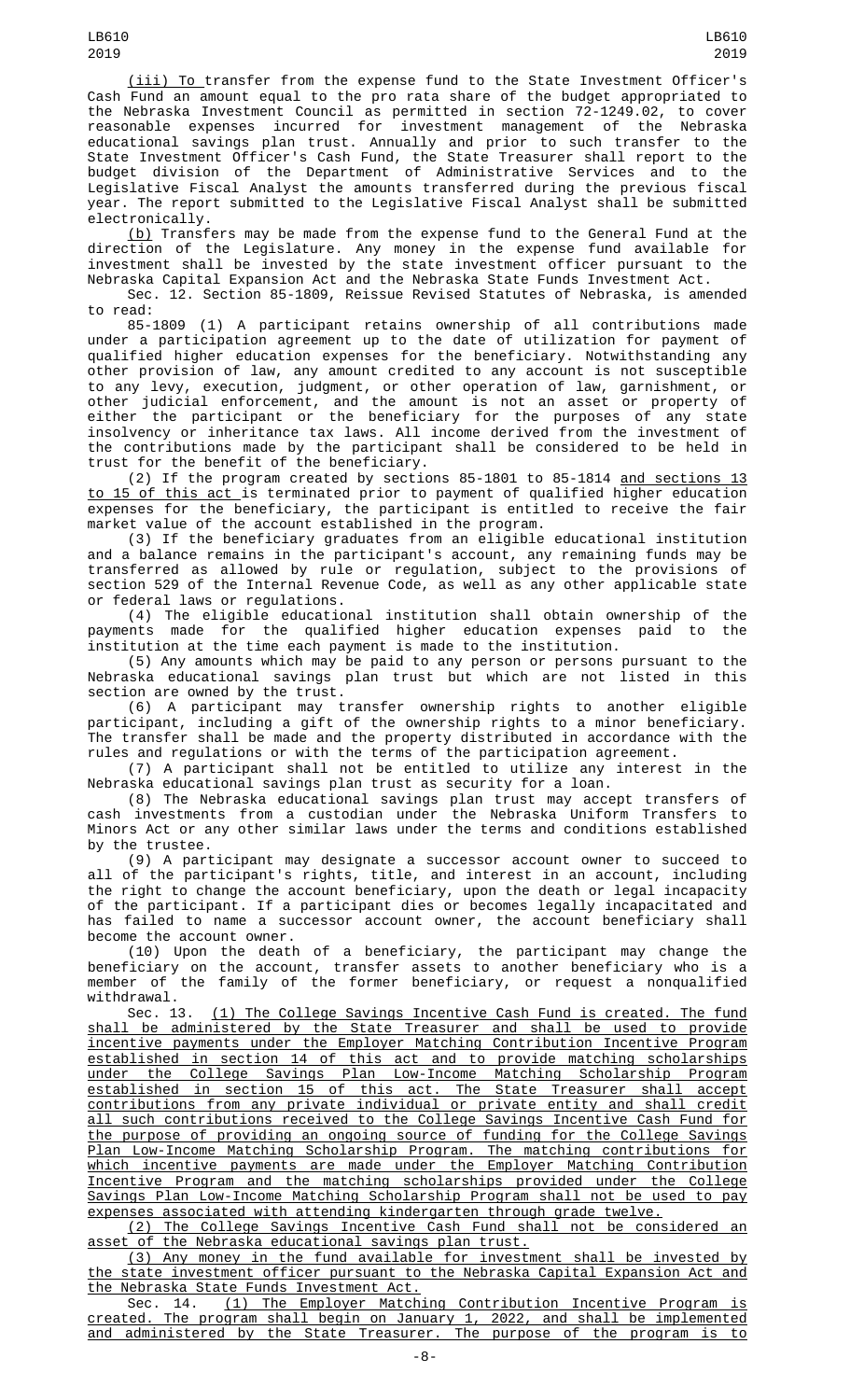encourage employers to make matching contributions by providing incentive payments for such contributions.

(2) For purposes of this section:

(a) Employer means any individual, partnership, limited liability company, association, corporation, business trust, legal representative, or organized group of persons employing one or more employees at any one time, but such term does not include the United States, the state, or any political subdivision thereof; and

(b) Matching contribution means a contribution made by an employer to an account established under the Nebraska educational savings plan trust in an amount matching all or part of a contribution made to that same account by an individual who resided in the State of Nebraska during the most recently completed taxable year and is an employee of such employer.

(3) Beginning January 1, 2022, an employer shall be eligible to receive an incentive payment under this section if the employer made matching contributions during the immediately preceding calendar year.

(4) In order to receive an incentive payment under this section, an employer shall submit an application to the State Treasurer on forms prescribed by the State Treasurer. The State Treasurer shall accept applications from January 1 to June 1 of each year beginning in 2022. The application shall include:

(a) The number of employees for whom matching contributions were made in the immediately preceding calendar year;

(b) The amount of the matching contributions made in the immediately preceding calendar year for each employee; and

(c) Any other information required by the State Treasurer.

(5) If the State Treasurer determines that the employer qualifies for an incentive payment under this section, the State Treasurer shall approve the application and shall notify the employer of the approval. The State Treasurer may approve applications until the annual limit provided in subsection (6) of this section has been reached. An employer whose application is approved shall receive an incentive payment equal to twenty-five percent of the total matching contributions made during the immediately preceding calendar year, not to exceed two thousand dollars per contributing employee per year. An employer shall not receive an incentive payment for a matching contribution if the employer claimed an income tax deduction pursuant to subdivision (8)(b) section 77-2716 for such matching contribution. Employers shall be limited to one incentive payment per beneficiary. The matching contributions for which incentive payments are made shall not be used to pay expenses associated with attending kindergarten through grade twelve.

(6) The State Treasurer may approve a total of two hundred fifty thousand dollars of incentive payments each calendar year.

(7) On or before June 30, 2022, and on or before June 30 of each year thereafter, the State Treasurer shall determine the total amount of incentive payments approved for the year, shall transfer such amount from the College Savings Plan Expense Fund or the Unclaimed Property Escheat Trust Fund, as determined by the State Treasurer, to the College Savings Incentive Cash Fund, and shall distribute such incentive payments to the approved employers.

(8) The State Treasurer may adopt and promulgate rules and regulations to carry out the Employer Matching Contribution Incentive Program.

Sec. 15. (1) Beginning January 1, 2022, there is hereby established the College Savings Plan Low-Income Matching Scholarship Program. The purpose of the program is to encourage private contributions to accounts established under the Nebraska educational savings plan trust for the benefit of individuals with limited means. The State Treasurer shall implement and administer the program.

(2) A participant shall be eligible for the program if the beneficiary for whom private contributions are made is part of a family whose household income for the most recently completed taxable year is not more than two hundred fifty percent of the federal poverty level and the beneficiary is a resident of the State of Nebraska.

(3) Applications for participation in the program shall be submitted to the State Treasurer on forms prescribed by the State Treasurer. If the requirements of subsection (2) of this section are met, the State Treasurer shall approve the application and notify the applicant of the approval. The State Treasurer may approve applications until the annual limit provided in subsection (7) of this section has been reached.

(4) Any participant who is approved for the program under subsection (3) of this section must resubmit an application each year thereafter and be reapproved in order to continue participation in the program.

(5) If a participant is approved for the program, any contribution made by such participant under the program shall be matched with scholarship funds provided by the State of Nebraska. The matching scholarship shall be equal to:

(a) One hundred percent of the participant's contribution if the beneficiary for whom the contribution is made is part of a family whose household income for the most recently completed taxable year is more than two hundred percent of the federal poverty level but not more than two hundred fifty percent of the federal poverty level, not to exceed one thousand dollars annually; or

(b) Two hundred percent of the participant's contribution if the beneficiary for whom the contribution is made is part of a family whose household income for the most recently completed taxable year is not more than two hundred percent of the federal poverty level, not to exceed one thousand dollars annually.